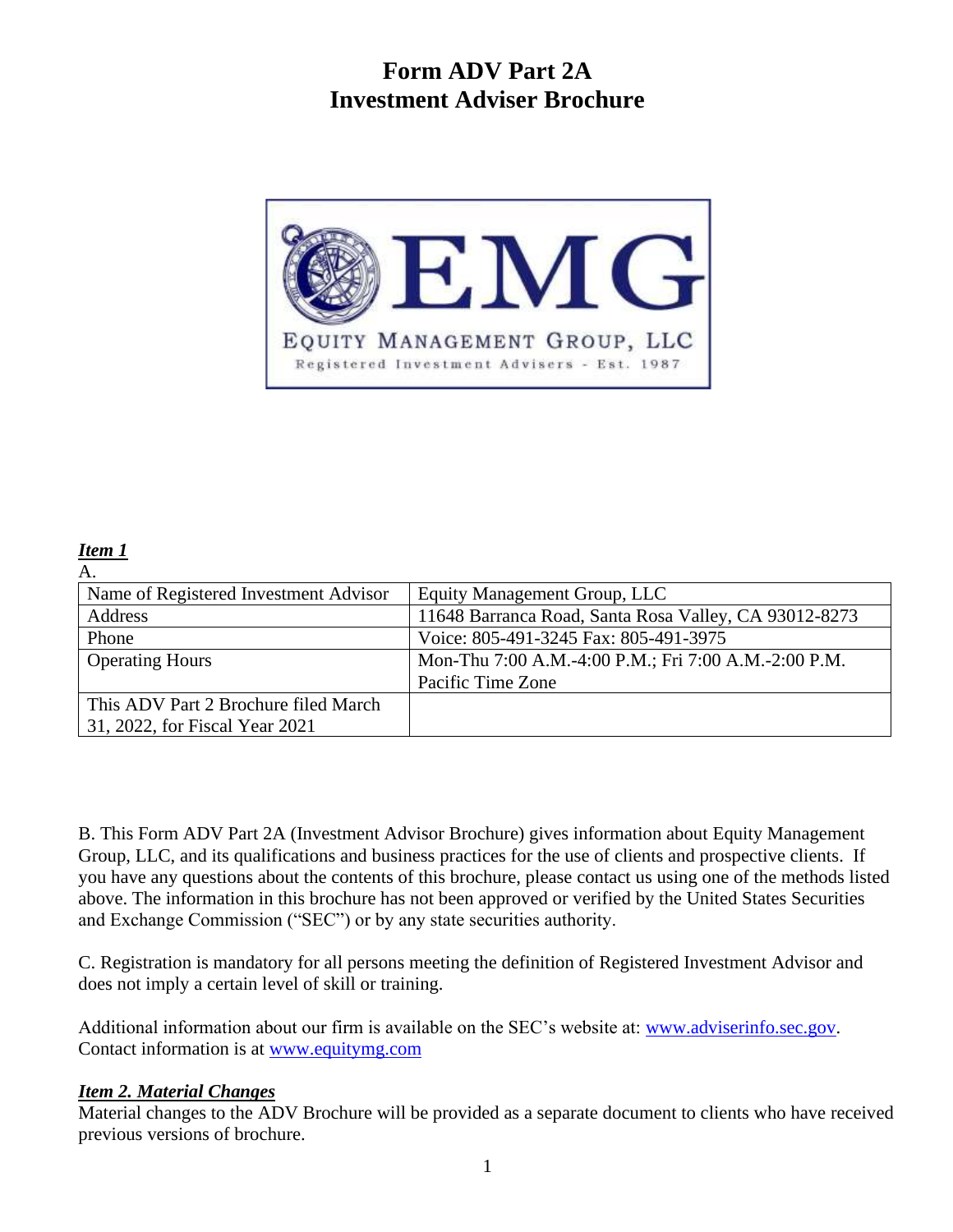# **Table of Contents**

<span id="page-1-0"></span>

| Item 11. Code of Ethics, Participation or Interest In Client Transactions, and Personal Trading 6 |  |
|---------------------------------------------------------------------------------------------------|--|
|                                                                                                   |  |
|                                                                                                   |  |
|                                                                                                   |  |
|                                                                                                   |  |
|                                                                                                   |  |
|                                                                                                   |  |
|                                                                                                   |  |
|                                                                                                   |  |
|                                                                                                   |  |
|                                                                                                   |  |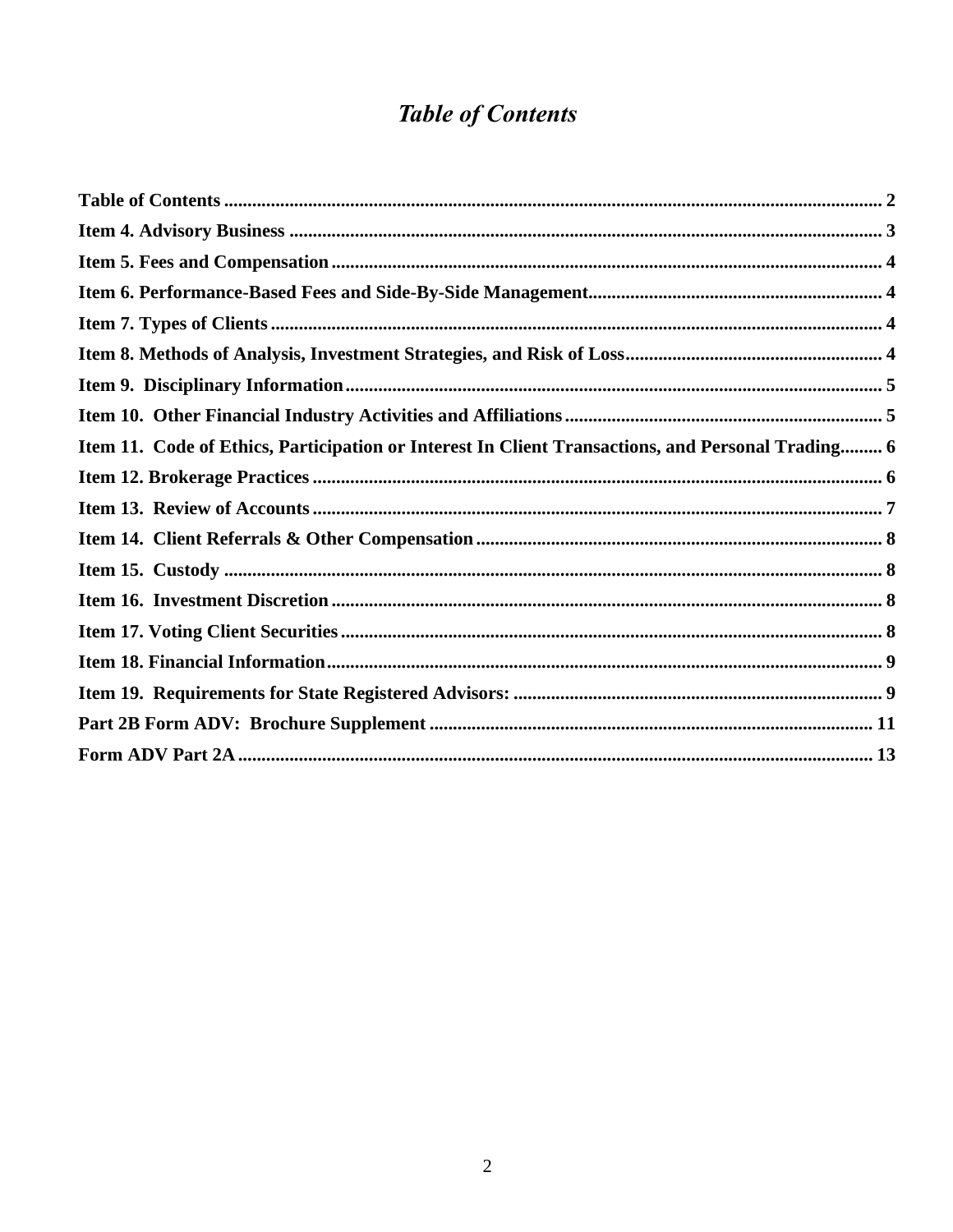# <span id="page-2-0"></span>*Item 4. Advisory Business*

### *A. Advisory Firm*

Equity Management Group, LLC, doing business as Equity Management Group (EMG) has been providing investment advisory services since 1987. Vernon L. Dransfeldt is the founder and CEO and began his career in the financial services industry in 1977. Jennifer Dransfeldt McGee is the President and began her career with Equity Management Group, LLC, in 1992. Both are the principal owners of the firm.

#### *B. Advisory Services*

Equity Management Group, LLC provides fee-only (no commission) investment management and financial planning services for its clients. EMG accepts full fiduciary responsibility for actions taken on behalf of its clients.

#### *C. Client Needs*

Equity Management Group, LLC provides financial planning guidance and portfolio supervision consistent with the individual client's financial and risk/reward objectives.

Our services are based on the individual needs of the client (see **Types of Clients** below). Prior to the initial interview, we ask clients to complete a questionnaire regarding information that is central to their current and future financial well-being. Clients are able to manually update their financial circumstances through the Personal Wealth Management Portal provided by Equity Management Group, LLC. Based on the questionnaire and other information gathered from the client, we will develop recommendations that may help them better utilize their financial resources, plan for intermediate and long term goals, and improve their investment strategies.

For example, if the client is a corporation, we will work with the Board to be certain that they have a clearly defined and dynamic Investment Policy Statement that outlines the organization's near-term and long-term financial goals, and their investment strategies to help attain those goals.

For individual clients, we discuss their current estate plan, provisions for emergency funds and appropriate insurance, their retirement plans, their home and mortgage information, and any significant anticipated financial changes. We then develop an investment plan designed to attain their financial goals.

We ask our clients to review the information they have provided us at least annually, and any time there has been a significant change in their financial circumstances. If there have been significant changes, it is the client's responsibility to notify Equity Management Group, LLC of those changes. We encourage our clients to call us any time during normal business hours to discuss any matter relating to their account, financial situation and plans, or investment needs.

Clients will receive from the custodian of their account timely confirmations and at least quarterly statements containing a description of all transactions and all account activity. The client will retain all rights of ownership of securities and funds in the account to the same extent as if the client held the securities and funds without using Equity Management Group, LLC's services. In addition to statements from the custodian, Equity Management Group, LLC sends quarterly reports to the client.

D. As of Dec 31, 2021, Equity Management Group LLC manages \$56,728,757 on a discretionary basis, and \$29,452 on a non-discretionary advisory basis, for a total of \$56,758,210.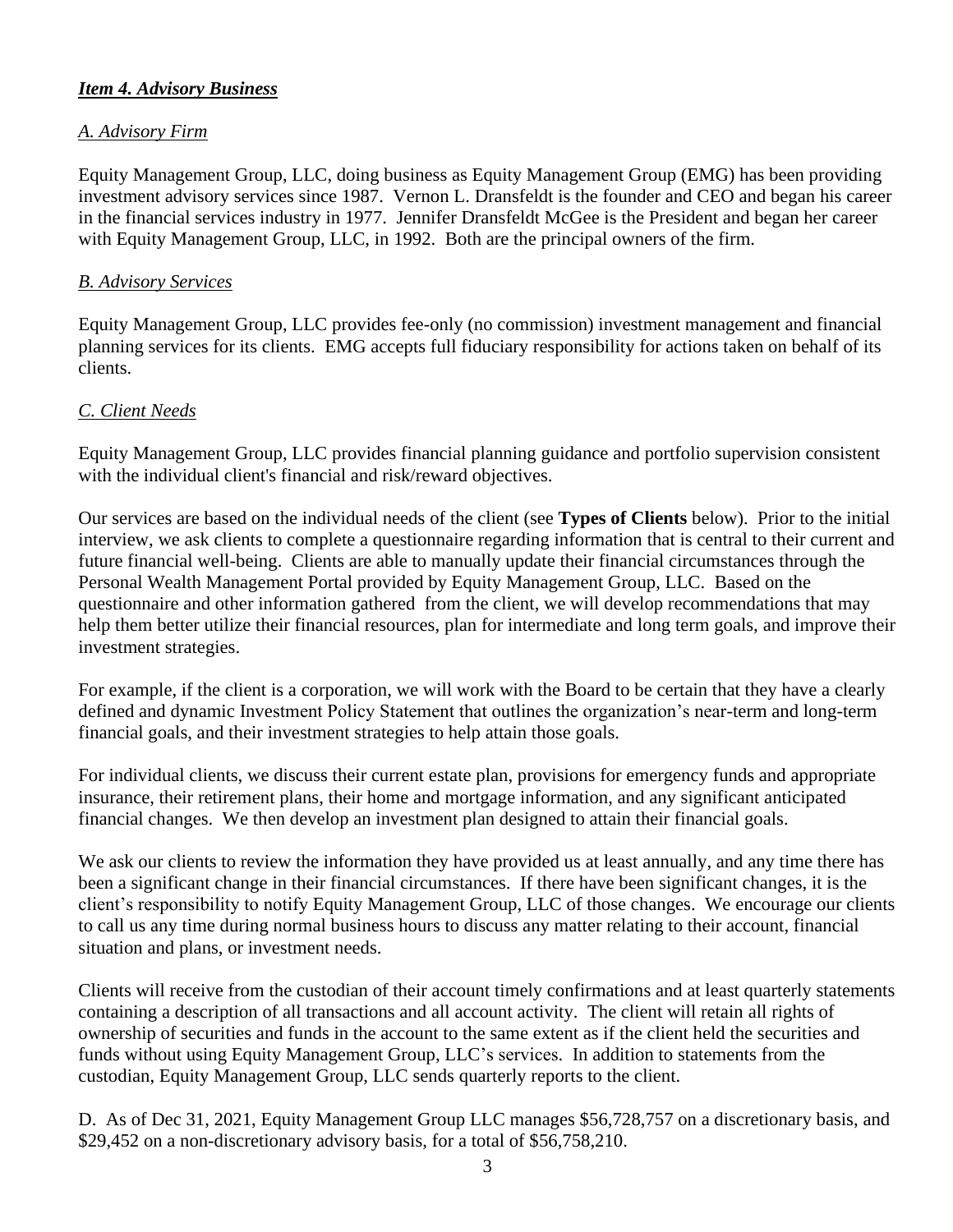# <span id="page-3-0"></span>*Item 5. Fees and Compensation*

Equity Management Group, LLC is only compensated by fees based on investment assets managed, as follows:

- A. All accounts, 0.0025 (0.25%) of average weekly account balance of the previous calendar quarter (1% per year). The annual fee is reduced 0.10% for each \$1,000,000 increment over the first \$2,000,000, with a minimum incremental rate of 0.5%. Minimum account is \$100,000 unless prior arrangements are made. Accounts may be structured using any combination of individual stocks, mutual funds, or other securities, depending on account size. Fees are negotiable, and some clients will be charged lower fees than outlined above. Both lower and higher fees may be found for similar services from other advisors. Fees are payable *after* each calendar quarter, and are prorated for partial quarters. Either party may immediately terminate management contract by written notice. Fees will be prorated to the next business day, unless client terminates within five business days of entering contract, in which case no fees are charged.
- B. Clients may pay fees directly or may authorize the custodian holding client funds and securities to deduct Equity Management Group, LLC's advisory fees direct from the client account in accordance with statements prepared and submitted simultaneously to the client and custodian by Equity Management Group, LLC. The custodian will provide periodic account statements to the client. Such statements will reflect any fee withdrawals by Equity Management Group, LLC. It is the client's responsibility to verify the accuracy of the fee calculation. The custodian will not determine whether the fee is properly calculated. Equity Management Group, LLC's quarterly statements provide the steps involved in calculating individual client's fees.

Any controversy or claim, including but not limited to errors and omissions arising out of or relating to our Agreement or the breach thereof, shall be settled by arbitration in California in accordance with the Code of Commercial Arbitration of the American Arbitration Association, and judgment upon award rendered by the arbitrator(s) may be entered in any court having jurisdiction thereof. Clients understand that this agreement to arbitrate does not constitute a waiver of the right to seek a judicial forum where such a waiver would be void under federal securities law.

# <span id="page-3-1"></span>*Item 6. Performance-Based Fees and Side-By-Side Management*

Equity Management Group, LLC, does not charge performance-based fees, which are based on capital gains and other profits in the client account.

### <span id="page-3-2"></span>*Item 7. Types of Clients*

Equity Management Group, LLC, provides advisory services to individuals, non-profit corporations, pension and profit sharing plans and other ERISA accounts, trusts, estates, and business entities.

Generally, the minimum account size is \$100,000, as discussed above under *Fees and Compensation.* Exceptions to the minimum account size may be made based upon whether other accounts are managed for the same individual or family, whether or not additions will be made to the account, and so forth.

# <span id="page-3-3"></span>*Item 8. Methods of Analysis, Investment Strategies, and Risk of Loss*

### A. *Methods of Analysis*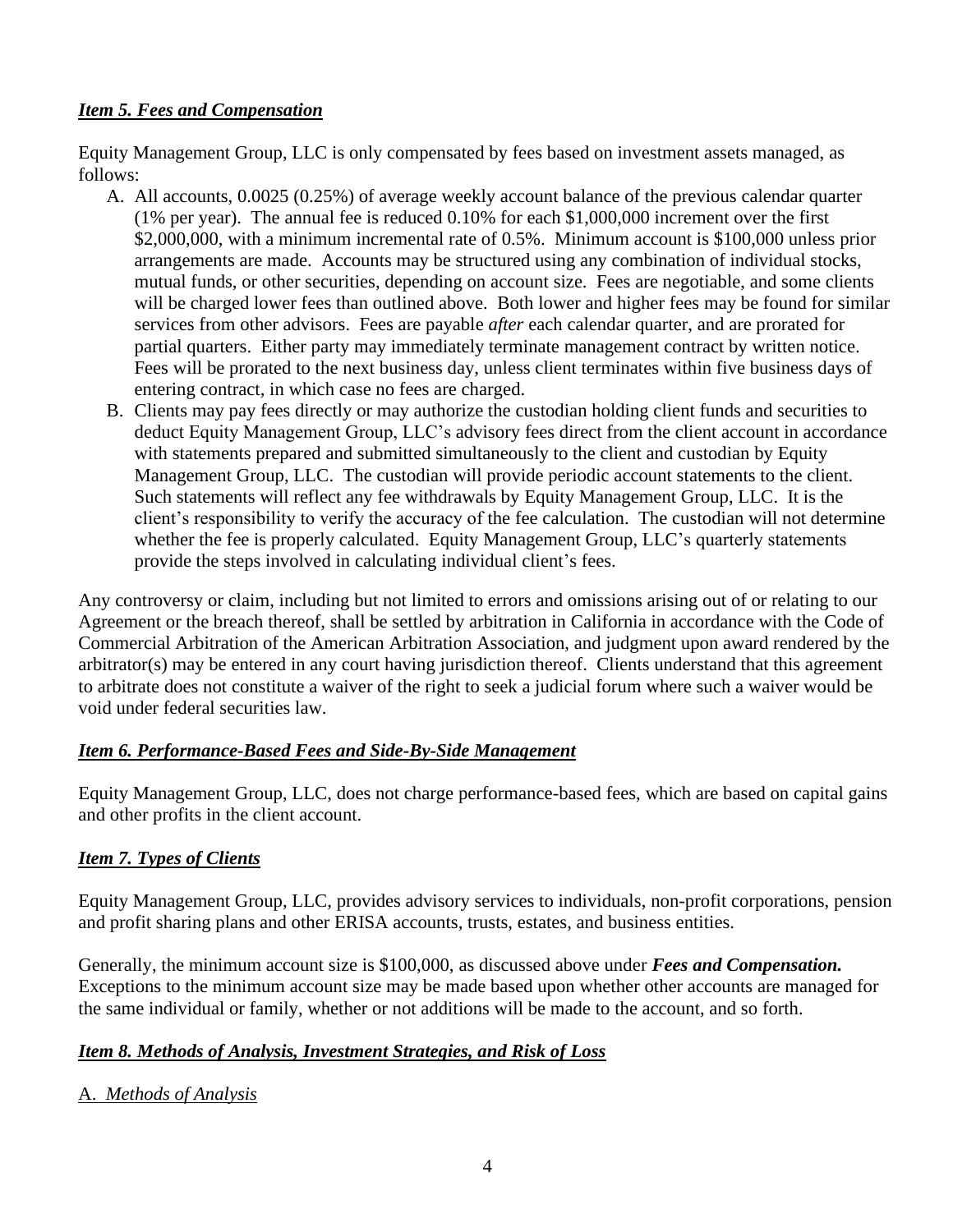Equity Management Group, LLC purchases independent research from several sources. We also utilize independent research that provides comparative analyses of research products available from various research companies. Additionally, our own analysis includes fundamental and proprietary technical studies.

# B. *Investment Strategies*

Equity Management Group, LLC builds investment portfolios in line with customers' investment goals and risk tolerance. There are four primary objectives clients can choose from: Aggressive Growth, Growth, Growth and Income, and Conservative Growth and Income. Clients may use a combination of the four to further refine their risk tolerance and investment goals. Client portfolios can vary individually based on the client's short and long term goals, and investment risk tolerance.

# C. *Risk of Loss*

In our investment account supervision, Equity Management Group, LLC utilizes various securities such as stocks, mutual funds, Exchange Traded Funds (ETF), U.S. Government and corporate bonds, option contracts on securities, and Master Limited Partnerships. While there is risk in all investments, some carry a greater degree of risk or higher costs. There is no guarantee that the investment strategy selected for the client will result in the client's goals being met, nor is there any guarantee of profit or protection from loss. Here is a brief discussion of the risks and opportunities of different investment securities:

- ➢ Stocks are issued as evidence of part *ownership* of a company. A stockowner shares in the profits or losses of a company. As measured by the Standard and Poor's index of the 500 U.S. largest companies, stocks have provided an annual return of approximately 9.8% over the past 90 years.
- ➢ Bonds are considered to have less risk (uncertainty) than stocks, and are evidence of money *loaned* to a company or government agency. Over the past 90 years, bonds have returned approximately 5.4% per year.
- $\triangleright$  A mutual fund is a company that receives money from a large group and invests that money in various types of stocks, bonds, and other securities. Different mutual funds will have different objectives and strategies, including aggressive, conservative, international, income, and so forth. The advantage of mutual funds for most investors is the ability to diversify a relatively small amount of money in a large pool of securities. An Exchange Traded Fund is similar to a mutual fund, but its shares trade continuously during stock market hours, rather than at the end of the day. Both mutual funds and Exchange Traded Funds carry the risks of their underlying securities.
- $\triangleright$  We may utilize options on securities in some accounts to modify risk or generate income.
- $\triangleright$  Master limited partnerships invest in real estate, natural resources or commodities. They are publicly traded (like most stocks and bonds), and have certain tax advantages. However, like all investments there is no guarantee of profit or protection from loss in these securities.

### <span id="page-4-0"></span>*Item 9. Disciplinary Information*

An investment advisor must disclose material facts about any legal or disciplinary event that is material to a client's evaluation of the advisory business or of the integrity of its management personnel. Equity Management Group, LLC has no disclosure items in this regard.

# <span id="page-4-1"></span>*Item 10. Other Financial Industry Activities and Affiliations*

Equity Management Group, LLC does not have any financial relationship or arrangement with any securities broker-dealer, municipal securities dealer, investment company, other investment adviser or financial planner, banking or thrift institution, accountant or accounting firm, insurance company or agency, pension consultant, real estate broker-dealer or similar financial industry organization that would be material to our advisory business or create a conflict of interest in our advisory business.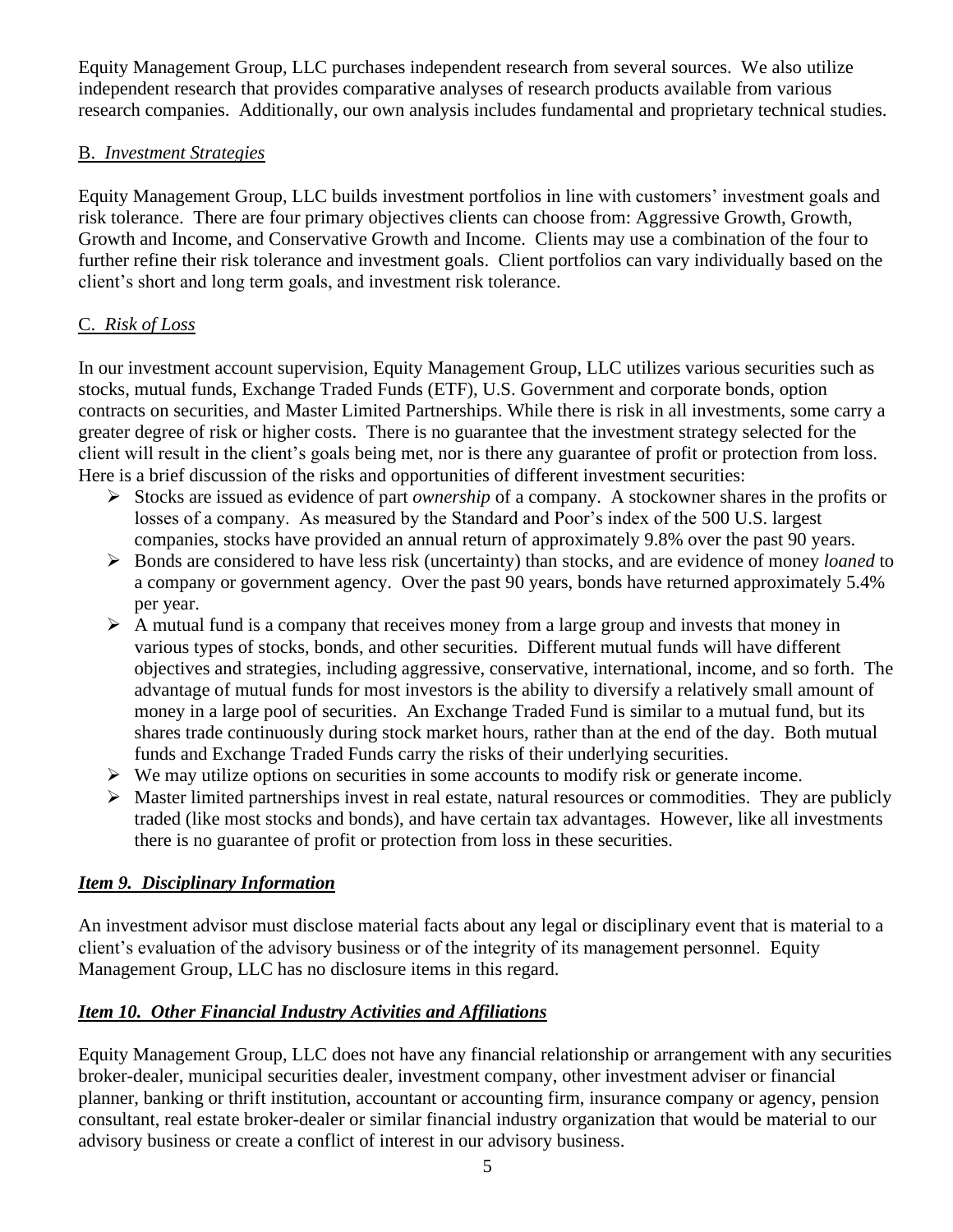# <span id="page-5-0"></span>*Item 11. Code of Ethics, Participation or Interest In Client Transactions, and Personal Trading*

### A. *Code of Ethics*

Equity Management Group, LLC maintains a Code of Ethics. Our Code of Ethics sets forth standards of conduct expected of our advisory personnel; requires compliance with federal and state securities laws; and, addresses conflicts that are to be avoided that might arise from personal trading by advisory personnel. Clients may request a copy of our Code of Ethics any time.

# *B. Agency Cross Transactions and Principal Trades*

Equity Management Group, LLC does not participate in agency cross transactions and principal trades.

### *C. Personal Trading*

At times Equity Management Group, LLC and/or its IA Representatives may take positions in the same securities as clients, and our procedures are designed to avoid conflicts with clients' interests. The firm and its IA Representatives will generally be "last in" and "last out" for the trading day when trading for our own or related accounts occurs in close proximity to client trades. We will not violate our fiduciary responsibilities to our clients. Scalping and front running (trading shortly ahead of clients) is prohibited. Should a conflict occur because of materiality (i.e. a thinly traded stock), disclosure will be made to the client(s) at the time of trading. Incidental trading not deemed to be a conflict (i.e. a purchase or sale which is minimal in relation to the total outstanding value and trading volume of the security, and as such would have negligible effect on the market price), would not be disclosed at the time of trading.

### <span id="page-5-1"></span>*Item 12. Brokerage Practices*

### *A. Selection or Recommendation of Broker/Dealers*

Equity Management Group, LLC does not maintain custody of client assets. We recommend (and require of our clients) that custody be provided by independent custodians or discount broker-dealers. If clients do not have an account with a broker dealer or mutual fund group, or if operational considerations warrant, we may suggest that clients establish a discount brokerage account with Fidelity Brokerage Services.

Equity Management Group, LLC has an arrangement with Fidelity Brokerage Services LLC and National Financial Services (collectively, and together with all affiliates, "Fidelity") through which Fidelity provides Equity Management Group, LLC with "institutional platform services". The services include, among others, brokerage, custody, and other related services for us and our clients. Fidelity's institutional platform services that assist Equity Management Group, LLC in managing and administering clients' accounts include software and other technology that (i) provide access to client account data (such as trade confirmations and account statements); (ii) facilitate trade execution and allocate aggregated trade orders for multiple client accounts; (iii) provide research, pricing and other market data; (iv) facilitate payment of fees from its clients' accounts; and (v) assist with back-office functions, record keeping and client reporting.

Equity Management Group, LLC is independently operated and owned and is not affiliated with Fidelity or any other custodian/broker dealer. Investment Adviser Representatives of our firm are not registered representatives of any custodian/broker dealer and do not receive any commissions or fees for recommending their services.

Fidelity generally does not charge its adviser clients such as Equity Management Group, LLC separately for custody services, but is compensated by account holders through commissions and other transaction-related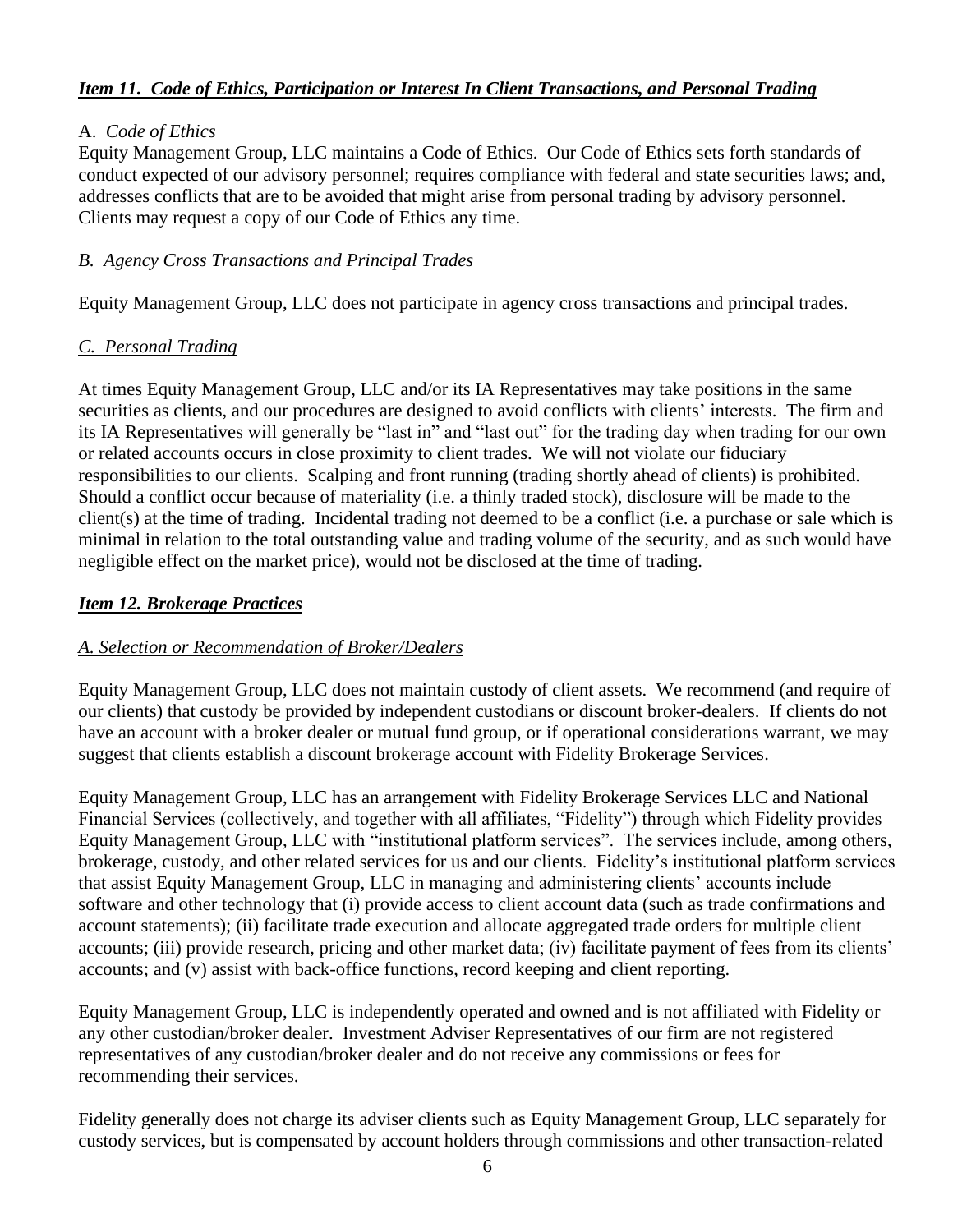or asset-based fees for securities trades that are executed through Fidelity or that settle into Fidelity accounts (i.e., transaction fees may be charged for certain no-load mutual funds and commissions are charged for individual equity and debt securities transactions). Fidelity provides access to many no-load funds without transaction charges and other no-load funds at nominal transaction charges.

Fidelity is providing Equity Management Group, LLC with certain brokerage and research products and services that qualify as "brokerage or research services" under Section 28(e) of the Securities Exchange Act of 1934 ("Exchange Act"). Equity Management Group, LLC has determined in good faith that the amount of Fidelity's fees and commissions are reasonable in relation to the value of the custody, brokerage, research, and other related services Fidelity provides for Equity Management Group, LLC and its clients.

# *B. Directed Brokerage*

Clients may direct brokerage to a specified broker/dealer other than the firm recommended by Equity Management Group, LLC. It is up to the client to negotiate the commission rate, as Equity Management Group, LLC will not. The client may not be able to negotiate the most competitive rate. As a result, the client may pay more than the rate available through the broker/dealer recommended by Equity Management Group, LLC. In client directed brokerage arrangements, the client may not be able to participate in aggregated ("block") trades, which may help reduce the cost of execution. Where the client does not otherwise designate a broker/dealer, Equity Management Group, LLC recommends a broker/dealer with competitive commission rates.

# *C. Trade Aggregation*

While individual client advice is provided, client trades may be executed as a block trade. The Advisor encourages its existing and new clients to use the Advisor's "lead custodian." Only accounts in the custody of the lead custodian would have the opportunity to participate in aggregated securities transactions. All trades using the lead custodian will be aggregated and done in the name of the Advisor. The executing broker will be informed that the trades are for the account of the Advisor's clients and not for the Advisor itself. No advisory account within the block trade will be favored over any other advisory account, and thus, each account will participate in an aggregated order at the average share price and receive the same commission rate. The aggregation should, on average, reduce slightly the costs of execution, and the Advisor will not aggregate a client's order if in a particular instance the Advisor believes that aggregation would cause the client's cost of execution to be increased. The Custodian will be notified of the amount of each trade for each account. The Advisor and/or its IA Reps may participate in block trades with clients, and may also participate on a pro rata basis for partial fills, but only if clients receive fair and equitable treatment.

### <span id="page-6-0"></span>*Item 13. Review of Accounts*

### *A. Periodic Review*

All investment securities held in client accounts supervised by Equity Management Group, LLC are reviewed at least weekly. The account reviews are performed by principal executive officers of the firm. The Chief Compliance Officer monitors the portfolios and investment plans for investment objectives and other considerations. Additional reviews are also conducted in connection with client inquiries, changes in client's financial circumstances, significant economic or market changes or other special circumstances connected with client's financial planning needs.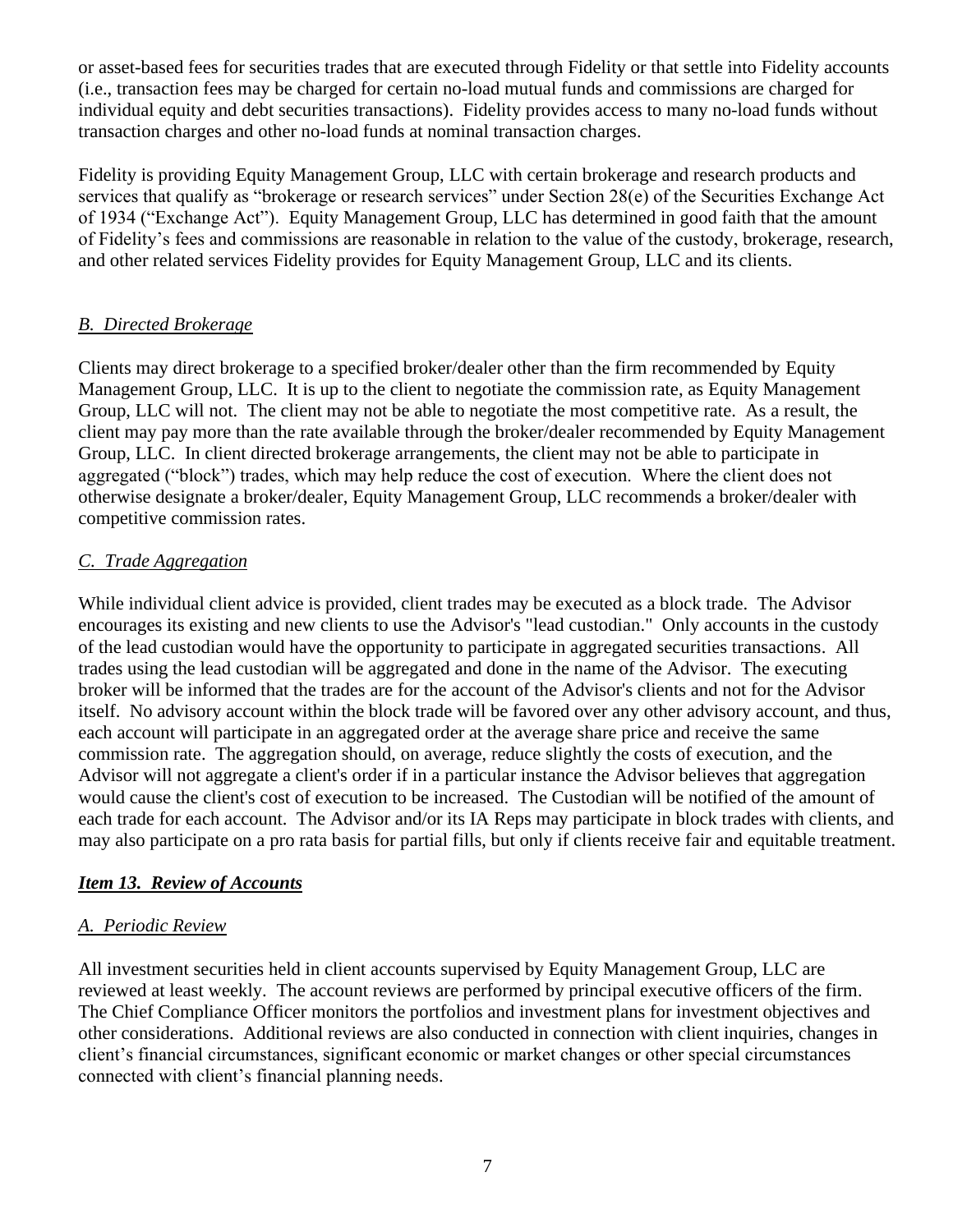#### *B. Newsletter and Reports*

Equity Management Group, LLC publishes a quarterly newsletter to accompany clients' quarterly statement which includes portfolio value, the advisor fee rate and the formula used for calculating fees, and fee due. The account custodian also provides at least quarterly statements including security changes, positions, and account value.

At year end, the custodian(s) provides additional tax related reports as required.

#### <span id="page-7-0"></span>*Item 14. Client Referrals & Other Compensation*

Equity Management Group, LLC has no agreements with any person or company to pay or receive any form of compensation for referrals.

#### <span id="page-7-1"></span>*Item 15. Custody*

We recommend (and require of our clients) that custody be provided by independent custodians or discount broker-dealers. Equity Management Group, LLC is not deemed to have custody of client funds solely because of the fee deduction authority granted by the client in the investment advisory agreement.

Clients will receive account statements at least quarterly from the broker-dealer or other qualified custodian. Client is urged to compare custodial account statements against statements prepared by Equity Management Group, LLC for accuracy. Minor variations may occur because of reporting dates, accrual methods of interest and dividends, and other factors. The custodial statements and their annual IRS reports comprise the official record of your account for tax purposes

#### <span id="page-7-2"></span>*Item 16. Investment Discretion*

Equity Management Group, LLC maintains full discretion (unless client specifically requests their account to be non-discretionary by addendum to the Securities Management and Advisory Services Agreement) under a limited power of attorney as to the securities and amount of securities in most supervised accounts. In some cases, clients may specify that certain securities not be sold without their approval, for specific reasons such as tax liability.

Equity Management Group, LLC will not have authority to withdraw funds or to take custody of client funds or securities, other than under the terms of the fee payment authorization clause in the Agreement with the client and the custodian, and/or the Trading and Asset Movement Authorizations clause in the custodian's agreement.

The client will designate the broker/dealer to be used for trading and custodial services as described under *Brokerage Practices*, above.

#### <span id="page-7-3"></span>*Item 17. Voting Client Securities*

Equity Management Group, LLC does not vote proxies. It is the client's responsibility to vote proxies. Clients will receive proxy materials directly from the custodian. Questions about proxies may be made via the contact information on the cover page of the proxy material.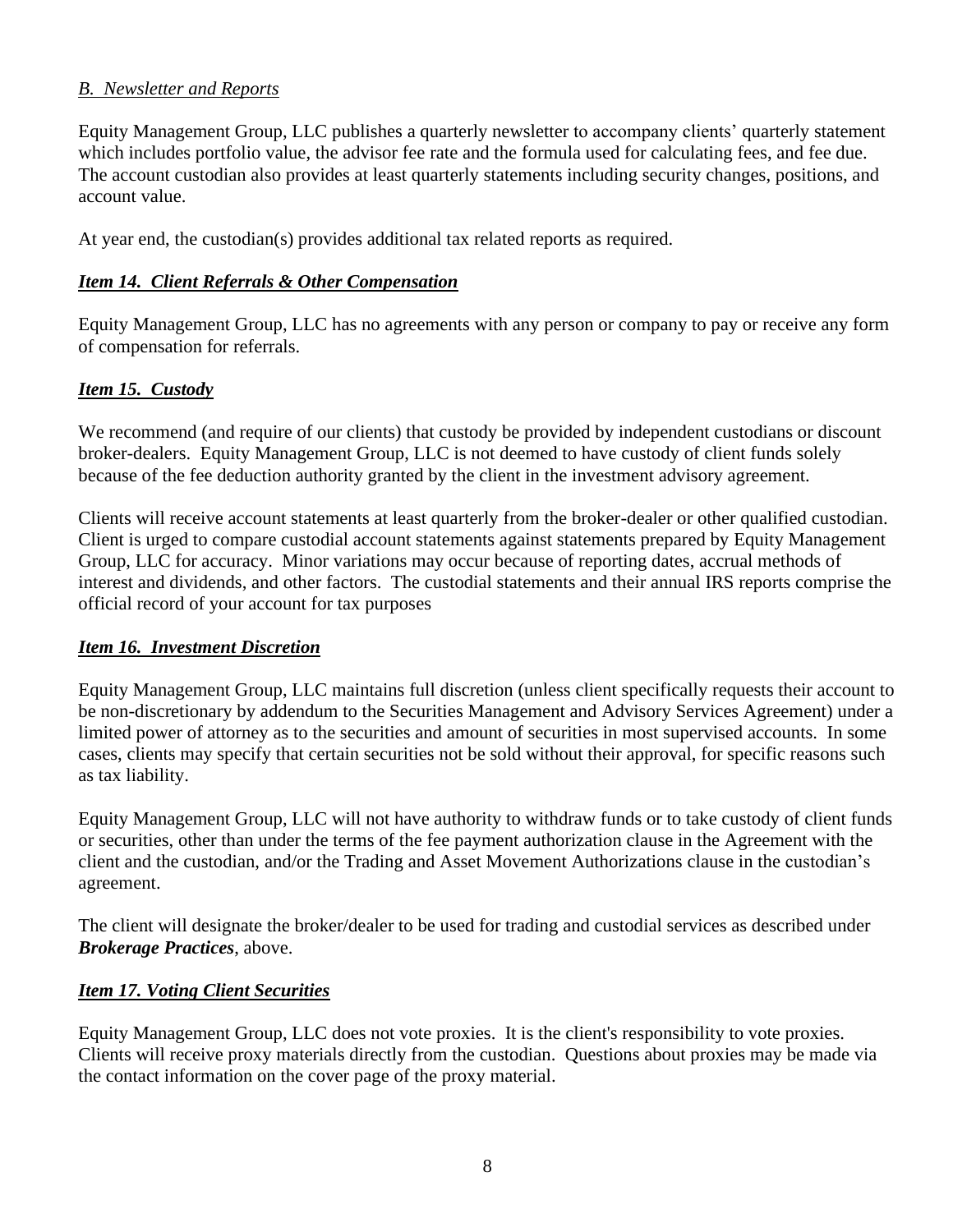# <span id="page-8-0"></span>*Item 18. Financial Information*

An investment advisor must provide financial information if a threshold of fee prepayments is met, if there is a financial condition likely to impair the ability to meet contractual commitments or if there has been a bankruptcy within the past ten years. Equity Management Group, LLC has no disclosure items in this section.

# <span id="page-8-1"></span>*Item 19. Requirements for State Registered Advisors:*

# *A. Principal Executive Officers and Management Personnel*

The Executive Officers of Equity Management Group, LLC are Vernon Dransfeldt, CEO and Chief Compliance Officer, and Jennifer Dransfeldt McGee, President and Senior Adviser.

### B. *Formal Education and Business Background of Vernon Dransfeldt and Jennifer Dransfeldt McGee:*

NAME: Vernon L. Dransfeldt DOB: May 21, 1945 Formal Education after High School: California State University, Los Angeles, BA 1967 New York Institute of Finance, New York College of Financial Planning, Denver Business Background: CEO (President), Equity Management Group, LLC; present position since 1987 Branch Manager, Private Ledger Financial Services; 1986-1992 Vice President, Associate Manager, Bateman Eichler, Hill Richards; 1981-1986 Associate Vice President, Associate Manager, Smith Barney; 1978-1981 Mr. Dransfeldt is registered with FINRA (Formerly NASD) and has successfully completed the following Professional Designations: ➢ General Securities Principal (Series 24) ➢ Registered Options Principal (Series 4) ➢ NYSE Branch Manager (Series 12) ➢ General Securities Representative (Series 7)

- ➢ Uniform Securities Agent State Law (Series 63)
- ➢ Uniform Investment Adviser State Law (Series 65)
- ➢ Board Certified in Estate Planning

Mr. Dransfeldt is also a Certified Financial Planner (CFP®) Note: Certified Financial Planner is issued by the Certified Financial Planner Board of Standards, Inc. Candidates must meet the following requirements:

- ➢ Complete CFP® education program or fulfillment by other specified credential
- ➢ Bachelor's degree (or higher) from an accredited college or university
- ➢ Pass CFP® certification exams
- $\triangleright$  Continuing education requirement of 30 hours every 2 years

### NAME: Jennifer Lee Dransfeldt McGee

DOB: March 24, 1973

Formal Education after High School:

Loyola Marymount University, Los Angeles; BA Economics 1994

Pacific Securities Training Institute, Los Angeles

Business Background:

President, Senior Advisor, Equity Management Group, LLC; 1992-present

Mrs. McGee is registered with FINRA (Formerly NASD) and has successfully completed the following Professional Designations: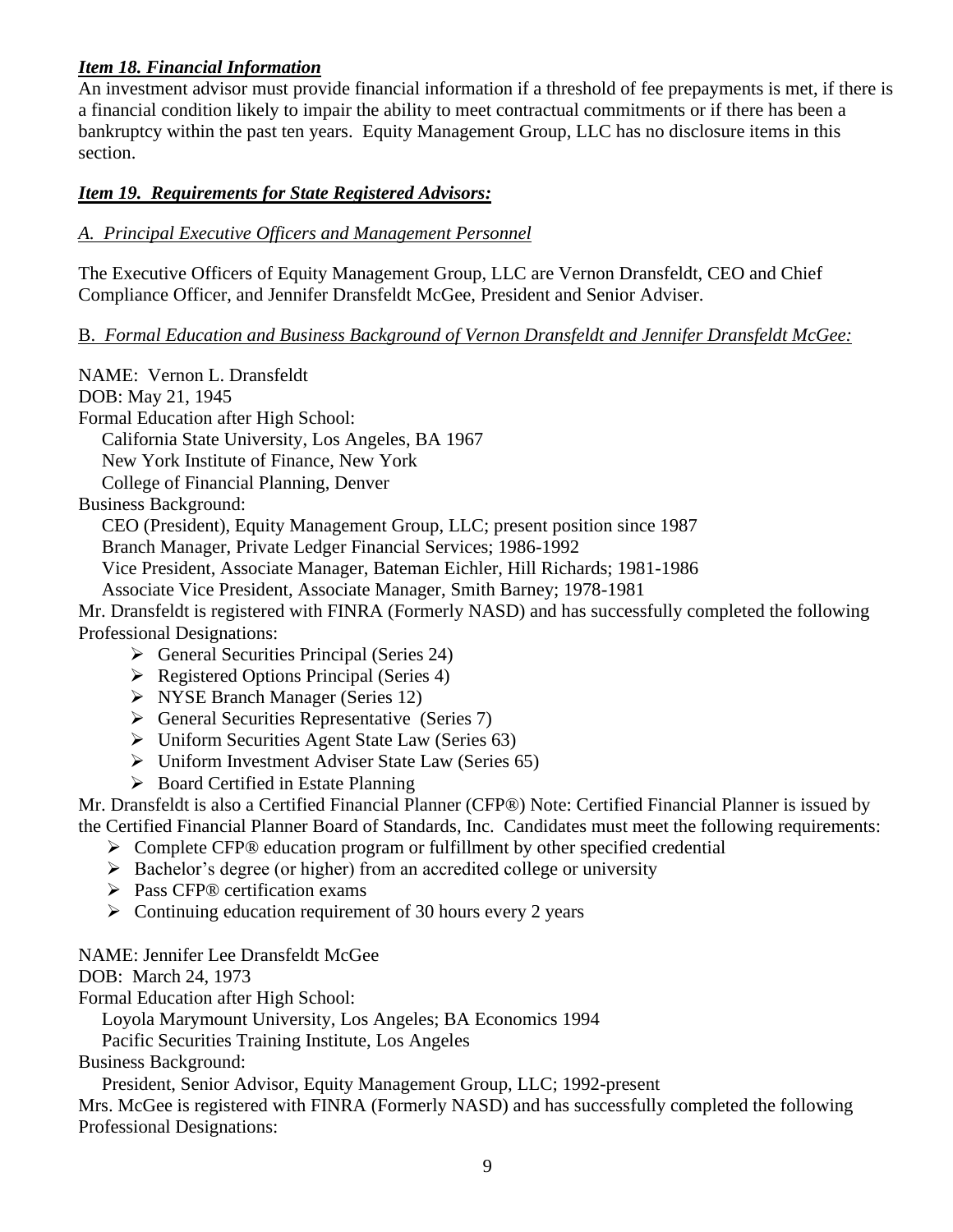- ➢ General Securities Principal (Series 24)
- ➢ Uniform Investment Advisor State Law (Series 65)
- ➢ Non-Member General Securities Exam (Series 2)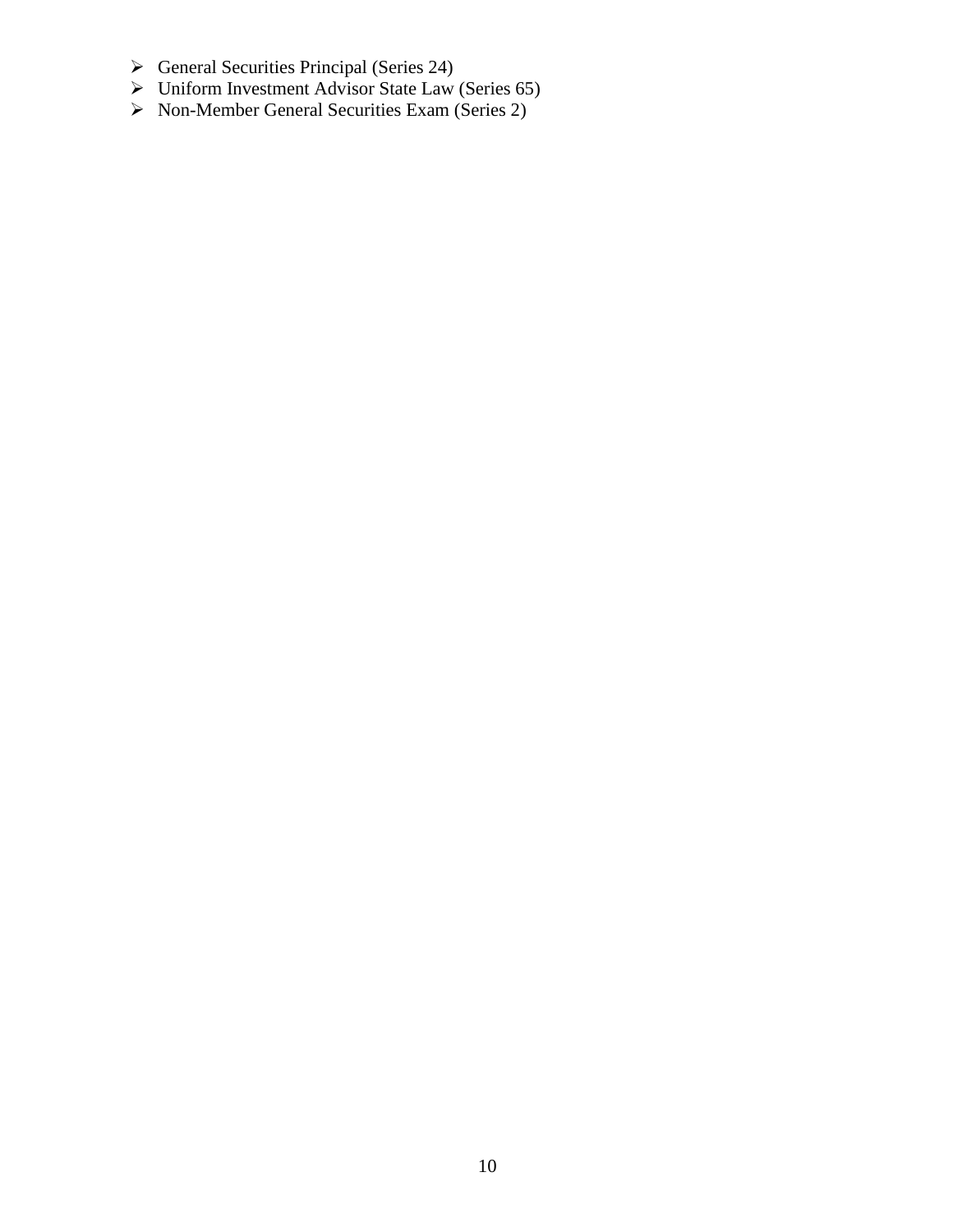# <span id="page-10-0"></span>**Part 2B Form ADV: Brochure Supplement**



**This brochure supplement provides information about Investment Adviser Representatives Vernon Dransfeldt and Jennifer Dransfeldt McGee that supplements the brochure of Equity Management Group, LLC and is herewith incorporated as part of that brochure. Please feel free to contact Equity Management Group, LLC if you have any questions about the contents of this supplement or the brochure itself.** 

**Additional information about Vernon Dransfeldt and Jennifer Dransfeldt McGee is available on the SEC's website at [www.adviserinfo.sec.gov](http://www.adviserinfo.sec.gov/)** 

**Vernon Dransfeldt** is the Chief Executive Officer and Compliance Officer of Equity Management Group, LLC. His contact information is located on Page 1 of the brochure this supplement is a part of.

-*Formal Education and Business Background of Vernon Dransfeldt:*

NAME: Vernon Leroy Dransfeldt

DOB: May 21, 1945

Formal Education after High School:

California State University, Los Angeles, BA 1967

New York Institute of Finance, New York

College of Financial Planning, Denver

Business Background:

CEO (President), Equity Management Group, LLC; present position since 1987

Branch Manager, Private Ledger Financial Services; 1986-1992

Vice President, Associate Manager, Bateman Eichler, Hill Richards; 1981-1986

Associate Vice President, Associate Manager, Smith Barney; 1978-1981

Mr. Dransfeldt is registered with FINRA (Formerly NASD) and has successfully completed the following Professional Designations:

- ➢ General Securities Principal (Series 24)
- ➢ Registered Options Principal (Series 4)
- ➢ NYSE Branch Manager (Series 12)
- ➢ General Securities Representative (Series 7)
- ➢ Uniform Securities Agent State Law (Series 63)
- ➢ Uniform Investment Adviser State Law (Series 65)
- ➢ Board Certified in Estate Planning

Mr. Dransfeldt is also a Certified Financial Planner (CFP®) Note: Certified Financial Planner is issued by the Certified Financial Planner Board of Standards, Inc. Candidates must meet the following requirements:

- ➢ Complete CFP® education program or fulfillment by other specified credential
- ➢ Bachelor's degree (or higher) from an accredited college or university
- ➢ Pass CFP® certification exams
- $\triangleright$  Continuing education requirement of 30 hours every 2 years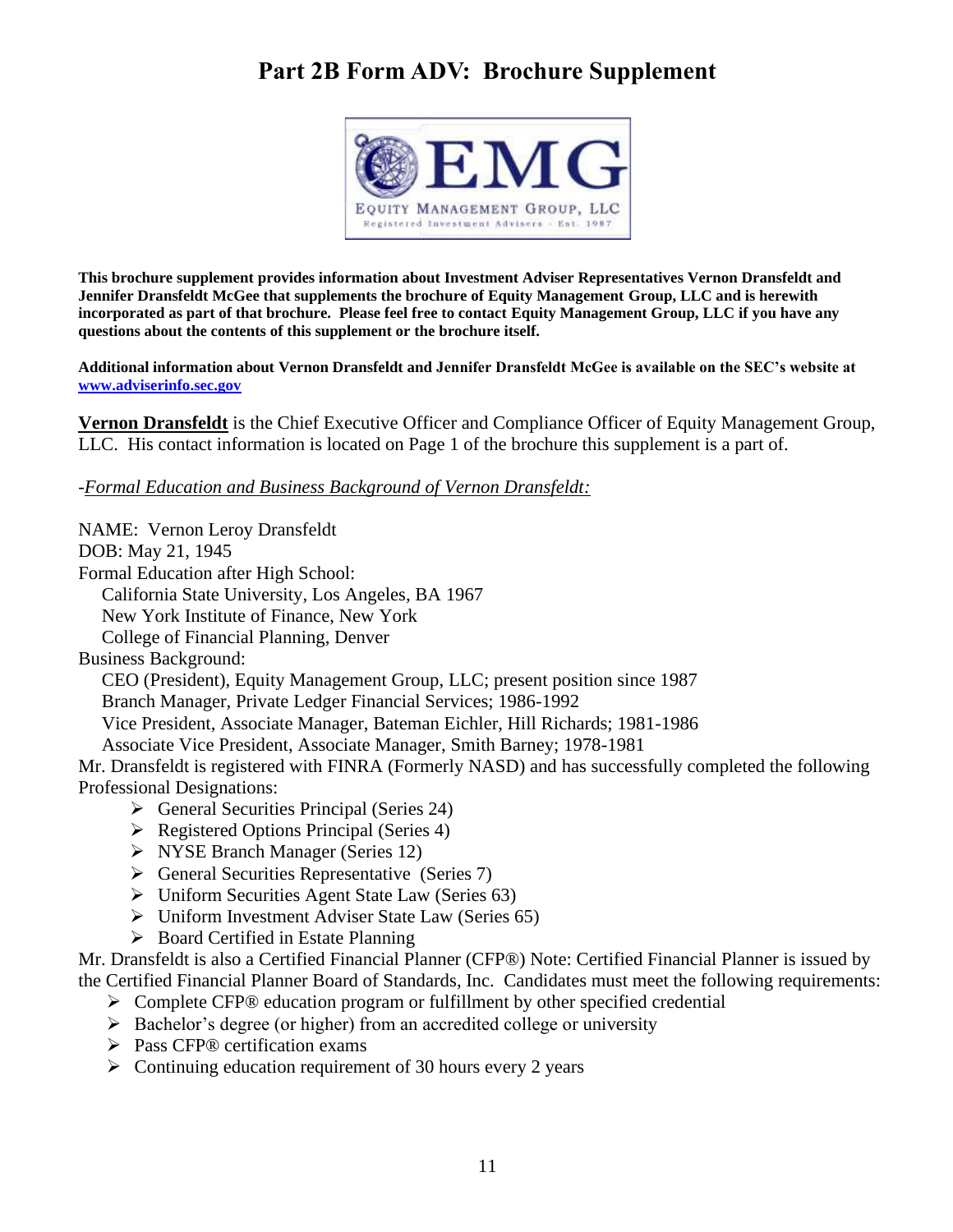#### *Disciplinary Information*

An investment adviser and its supervised persons must disclose material facts about any legal or disciplinary event that is material to a client's evaluation of the advisory business or of the integrity of the Investment Advisory Representative. Vernon Dransfeldt has no disclosure items.

#### *Additional Compensation*

Equity Management Group, LLC is a fee-only investment adviser, and accepts no other form of compensation for itself or its employees.

#### *Supervision*

As CEO and Chief Compliance Officer of Equity Management Group, LLC, Mr. Dransfeldt formulates his own investment advice, generally conferring with Mrs. McGee, President and Senior Advisor. Either person may be contacted at the phone number of the office as shown on the cover page of this brochure.

**Jennifer Dransfeldt McGee** is the President and Senior Advisor of Equity Management Group, LLC. Her contact information is located on Page 1 of the brochure this supplement is a part of.

#### -*Formal Education and Business Background of Jennifer Dransfeldt McGee:*

NAME: Jennifer Lee Dransfeldt McGee

DOB: March 24, 1973

Formal Education after High School:

Loyola Marymount University, Los Angeles; BA Economics 1994

Pacific Securities Training Institute, Los Angeles

Business Background:

President, Senior Advisor, Equity Management Group, LLC; 1992-present

Mrs. McGee is registered with FINRA (Formerly NASD) and has successfully completed the following Professional Designations:

- ➢ General Securities Principal (Series 24)
- ➢ Uniform Investment Advisor State Law (Series 65)
- ➢ Non-Member General Securities Exam (Series 2)

#### *Disciplinary Information*

An investment adviser and its supervised persons must disclose material facts about any legal or disciplinary event that is material to a client's evaluation of the advisory business or of the integrity of the Investment Advisory Representative. Jennifer Dransfeldt McGee has no disclosure items.

#### *Additional Compensation*

Equity Management Group, LLC is a fee-only investment adviser, and accepts no other form of compensation for itself or its employees.

#### *Supervision*

As President and Senior Adviser of Equity Management Group, LLC, Mrs. McGee formulates her own investment advice, generally conferring with Vernon Dransfeldt, CEO and Chief Compliance Officer, who monitors portfolios for investment objectives and other supervisory reviews. Either person may be contacted at the phone number of the office as shown on the cover page of this brochure.